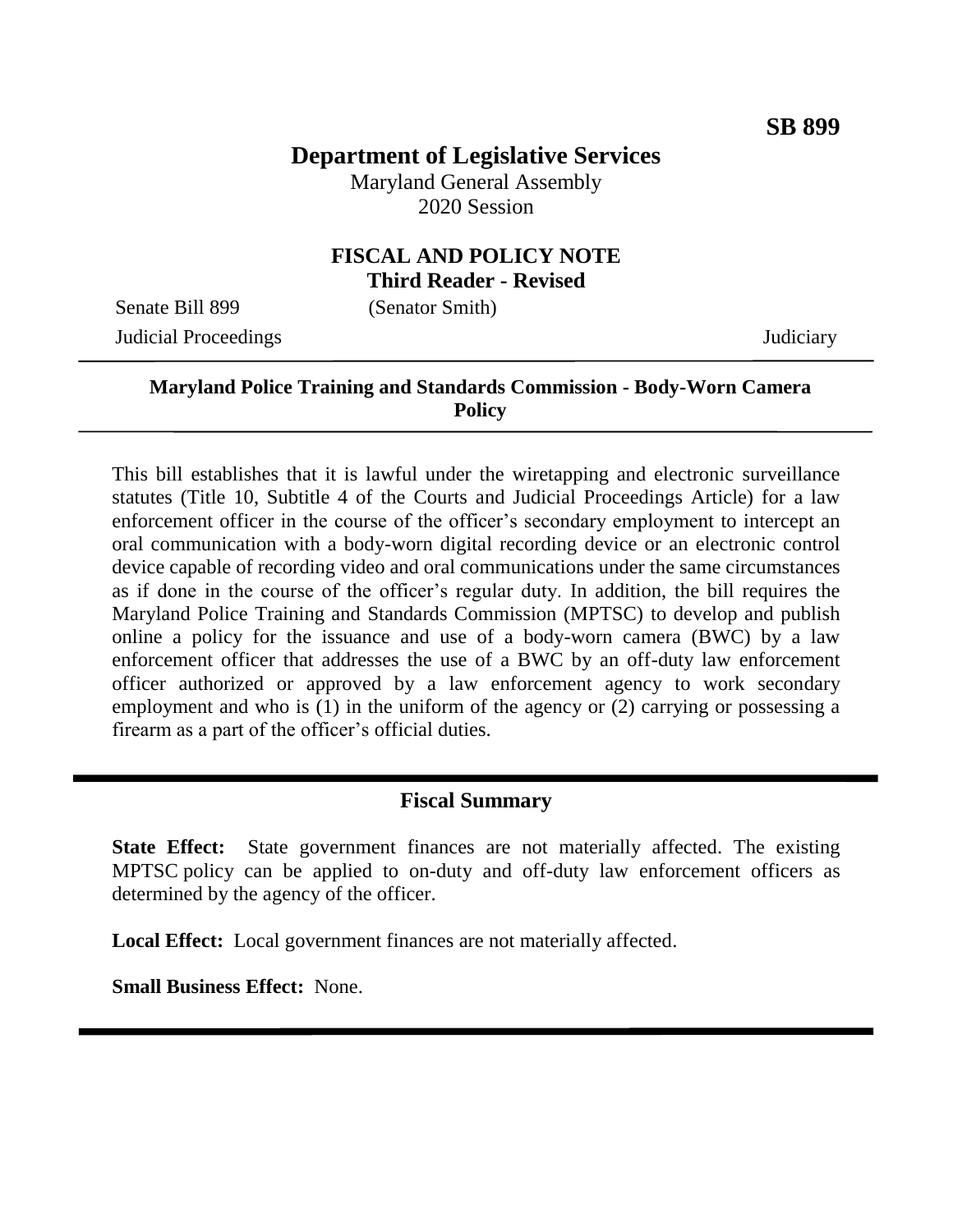#### **Analysis**

**Current Law:** Under Maryland's Wiretap Act, it is unlawful to willfully intercept any wire, oral, or electronic communication. Under the Act, "intercept" is defined, in part, as "the… acquisition of the contents of any… oral communication through the use of any… device." Therefore, the Wiretap Act does not regulate a video recording that does not contain an audio component. The statute does authorize the interception of an oral communication if all participants have given prior consent (sometimes called "two-party consent"). Maryland is 1 of 12 two-party consent states, most of which spell out clearly that the consent is required only in circumstances where there is a "reasonable expectation of privacy."

The Act does provide specified exceptions, including one for a law enforcement officer who intercepts an oral communication in the regular course of the officer's duty, so long as the officer (1) initially, lawfully detained a vehicle during a criminal investigation or for a traffic violation; (2) is a party to the oral communication; (3) has been identified as a law enforcement officer to the other parties to the communication prior to any interception; (4) informs all other parties to the communication of the interception at the beginning of the communication; and (5) makes the interception as part of a videotape recording. In addition, the interception of an oral communication by a law enforcement officer in the course of the officer's regular duties is lawful if  $(1)$  the officer is in uniform or prominently displaying the officer's badge or other insignia; (2) the officer is making reasonable efforts to conform to standards for the use of a body-worn digital recording device or an electronic control device capable of recording video and oral communications; (3) the officer is a party to the oral communication; (4) the officer notifies, as soon as practicable, the individual that the individual is being recorded, unless it is unsafe, impractical, or impossible to do so; and (5) the oral interception is being made as part of a videotape or digital recording.

The failure of a law enforcement officer to provide notice, as specified, to an individual who is being recorded in accordance with requirements for lawful interception of an oral communication with a body-worn digital recording device, does not affect the admissibility in court of the recording if the failure to notify involved an individual who joined the discussion in progress for which proper notification was previously given.

Each interception in violation of the Wiretap Act may be prosecuted as a felony, punishable by up to five years imprisonment, and/or a \$10,000 fine. A person who is the victim of a violation of the Wiretap Act has a civil cause of action against the wiretapper for damages, attorney's fees, and litigation costs.

SB 899/ Page 2 **Background:** Chapters 128 and 129 of 2015 established the Commission Regarding the Implementation and Use of Body Cameras by Law Enforcement Officers. Through the